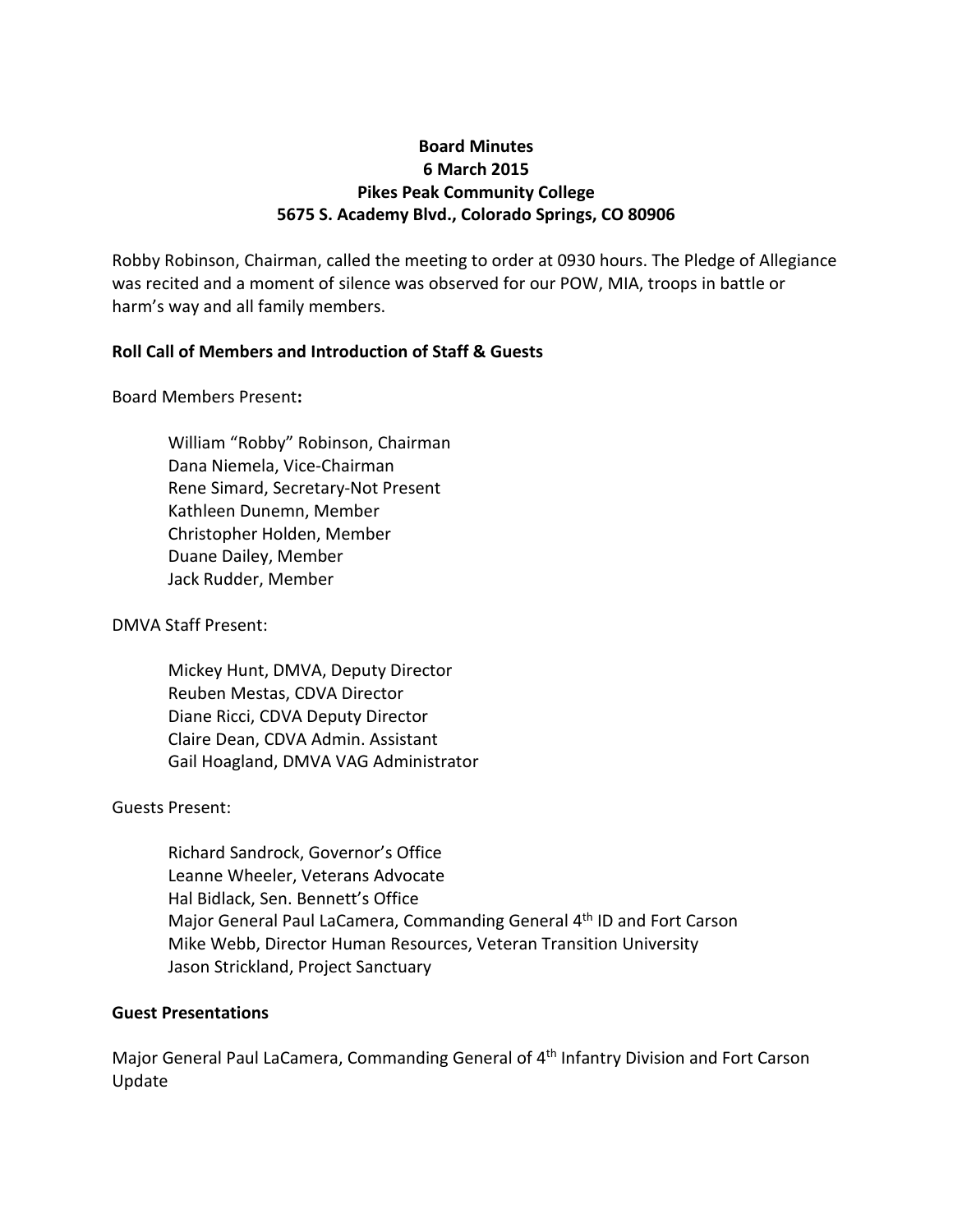Major General LaCamera met with the Colorado Springs Mayor and the Colorado Springs Chief of Police to discuss the economic impact Fort Carson has in the area. Nearly a quarter of the Springs population is military personnel and their families. A community "listening session" was recently held to provide input to the Pentagon in advance of base closing initiatives. Despite the restructuring of various brigades, Fort Carson grew in size. Members of the public voiced their concerns of the environmental impact to Piñon Canyon since combat aviation drills have recently increased in the area. Noise complaints and use of drones were also discussed. Fort Carson allows for high altitude helicopter training in terrain that is very similar to Afghanistan. The Soldier for Life concept was introduced. There is a push to hire veterans within the civilian community. Starbucks has promised to hire 10,000 veterans nationwide over the next several years. The Veterans Opportunity to Work Act, or "VOW Act" helps the veteran transition into civilian life. Pre-separation counseling, financial planning, VA benefits and resume building are all a part of Transition University. Former WWII POW Mr. Corey was brought in to educate the young soldiers about mental strength. Veterans in Piping vocational training program is a success.

Effective May 1, 2015, Fort Carson visitors that do not have a DOD card must register at the control center at Gate 1.

Jason Strickland of Project Sanctuary asked if nonprofits will have easier access to the posts. Major General LaCamera stated that they would have to register at the control center, but added that he would like to have Gold Star families receive a 5-year pass to get onto base. Dana Niemela asked if there will be any Starbucks Military Family Stores, like the one in San Antonio, that partner with area nonprofits planned for Fort Carson. Major General LaCamera stated that there is already a Starbucks on base.

Chris Holden wondered if the Transition University format will be replicated for other Army posts. Major General LaCamera said that Transition University's best practices are shared and it is currently used as a model. About 500 soldiers go through the transition program each month. Mr. Holden asked if the Air Force Academy or Navy do any similar transition training. Major General LaCamera followed that while they do have some training in place, they currently don't have the manpower or facilities that he does.

Robby Robinson asked if there is any tension between the chain of command and the soldier when a soldier is attending Transition University. Major General LaCamera said that while sometimes there is tension, leadership needs to be engaged. A good leader should be interested the soldiers future and their quality of life. Some transition classes are offered overseas in Kuwait. There are a lot of success stories in the business field that are not being told that tie to the adage that the military makes leaders and problem solvers.

Dana Niemela asked if there is a culture of understanding of the importance of the VOW Act. Specifically, does senior leadership understand the importance of the long-term counselling or do they follow it because it's law? Major General LaCamera stated that some of the leadership understand it and some don't. It is a constant education for everyone involved to understand the purpose and the benefits to you, the soldier and the community. Dana Niemela added that she hoped they know that the VOW Act came from those who were not afforded this opportunity.

Leanne Wheeler mentioned that when she served in the Air Force, they did on-boarding and wondered if we have the opportunity to create an off-boarding with help from the private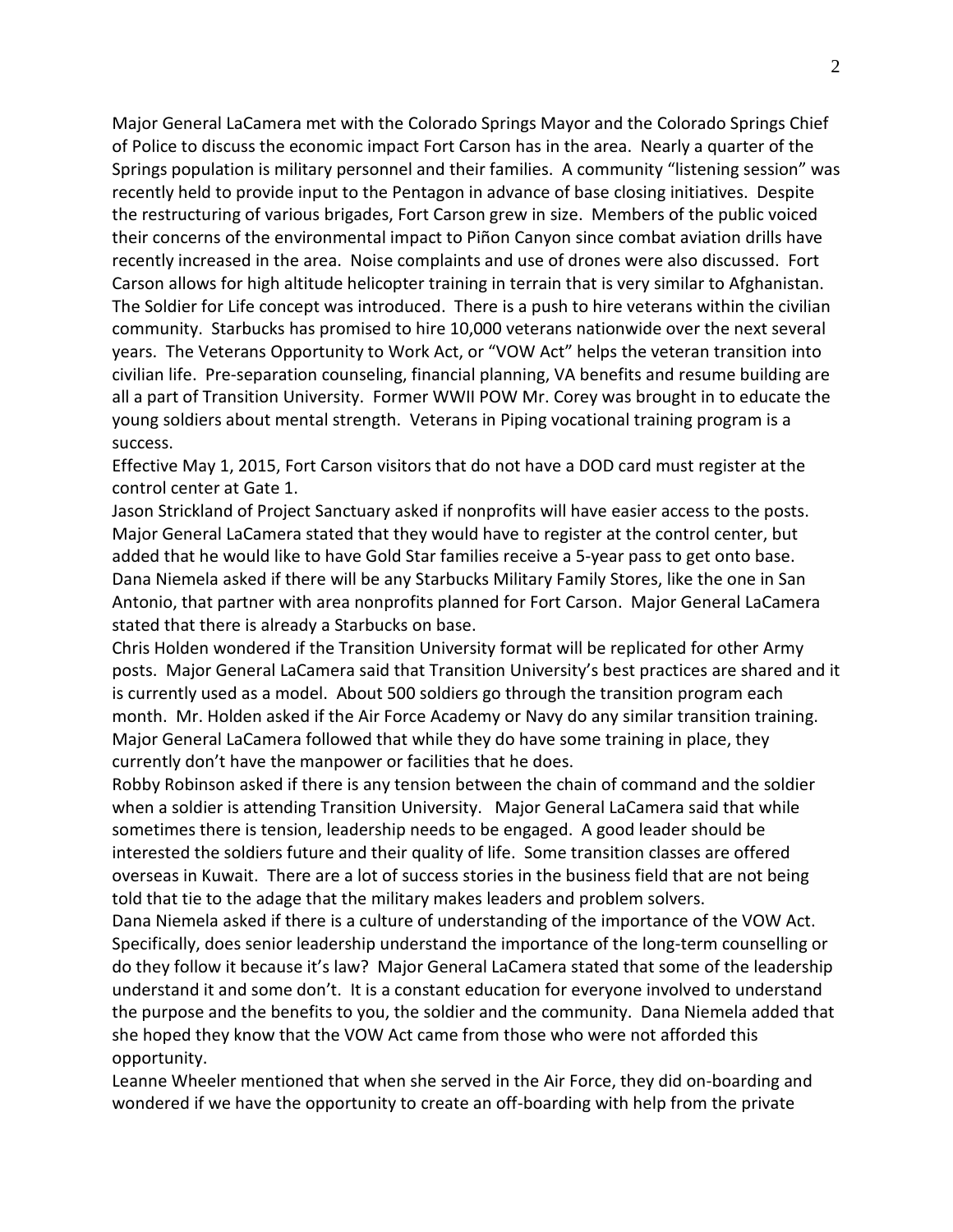sector. Major General LaCamera pointed out that we would not be able to afford off-boarding which essentially would take manpower away from the military and cost the taxpayers' money.

Mike Webb, Veteran Transition University, Fort Carson

Transition University is introduced to the soldier within 12 months of them getting out of the service. Meetings are held with the Brigade Commanders. Company Battalion have the most trouble with the transition program in terms of having/keeping full staff while sending soldiers through the program. The Military Veterans Appointment Expo at Fort Carson drew a crowd of 5,000 people, 3,000 of which found employment. Only businesses that have 100 or more employment opportunities are allowed in the Expo. There will be one held in May and a large Expo in the fall will be partnered with the Chamber of Commerce. Virtual Job Fairs are offered through Pikes Peak Workforce Center, which allows soldiers stationed anywhere to attend. Currently the VA has 10,000 claim processing jobs that need to be filled. Training for those jobs will take 16 weeks.

With the VOW Act, soldiers can go back at any time to learn employment skills or life skills. In order to stay relevant, more feedback is needed from Transition University alumni. Exit physicals will be completed upon installation. The VFW will help fill out necessary forms for compensation claims. In terms of improvement, the Governor of the State of Colorado said he would like to see more veterans stay in Colorado.

# **Approval of Minutes from February**

Accepted, with changes

## **Board Member Comments**

Robby Robinson: The Legislative Audit Committee will meet on Tuesday at 8:00 A.M. to review the changes implemented in response to the audit of the Veterans Trust Fund.

Mickey Hunt: Visited Montrose VA Hospital and the Colorado State Veteran Cemetery in Grand Junction. The State-owned vacant armory in Grand Junction will be proposed for a future Veteran One-Stop. House Bill 15-1114, if passed, will prohibit the Colorado National Guard from participating in detaining terrorists serving in Guantanamo Bay, Cuba. Due to the broad language of the bill, our service members would be criminally liable for serving their country. A ribbon cutting ceremony will be held on Sunday at Fort Carson.

Ben Mestas: We have hired two new Service Officers: James Poteet, from the VA Regional Office and Robert Taylor, a former JAG officer. Both will help us to increase our outreach goals and decrease the number of appeals.

The Cemetery expansion continues, with the third columbarium complete. The fourth one will be completed by September. Landscaping has begun. Silt has been removed from the ponds.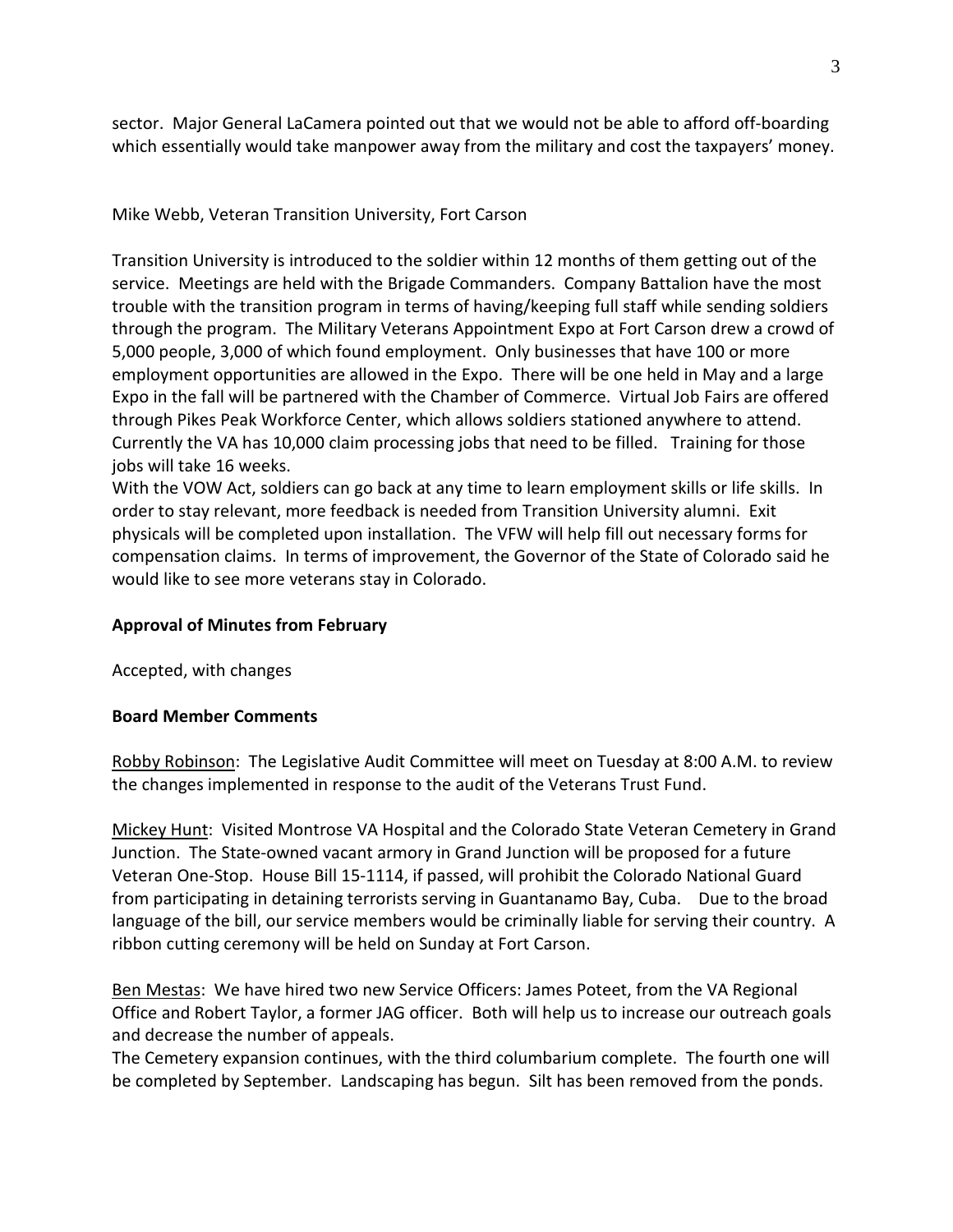Both Broomfield and Park Counties have hired new Service Officers. Vacancies remain in Adams, Custer and Otero Counties.

Diane Ricci: The Colorado County Service Officer Training Conference is coming up. It will be held in Colorado Springs. Board members are welcome to attend. We will be attending a Sky Sox baseball game Tuesday night. Please contact Renee Pace if you are interested in attending. To date, 64 people have registered for the conference which includes a few non-service organizations. Several people from the Warrior Transition unit at Fort Carson will be attending the conference also.

*Ben Mestas added that we will need to know which of the Board members will be representing. Duane Dailey asked if there will be computers set up for VetraSpec training at the conference. A discussion about E Benefits followed.*

Gail Hoagland: We have fewer trust fund applications. We will need to provide more help to the grantees next year. There is approximately \$443,000 left to expend for VAG. For VTF, we have approximately \$331,000 left to be expended. We are on track with expenditures. The Grant Review Committee will meet March 24, 2015 to review VTF applicants. Prior to the May Board meeting, grantee packets will be given to board members before voting on the grantee selection.

Kathleen Dunemn: With the exception of Rifle, the Community Living Centers financials are very vibrant. Positions have been advertised for the Rifle Community Living Center, including one for Director of Nursing Homes, formerly held by Vickie Gold.

## **Public Comments**

#### **Future Meetings**

April 3rd, American Legion, Denver *now changed to the Armory auditorium at the Department of Military and Veterans Affairs in Centennial as of 3/17/15.*

May 1<sup>st</sup>, Overlaps with CVSO Training Conference, Grant Meeting, TBA

June 5<sup>th</sup>, Grand County, Board Elections

No meeting in July

#### **Old Business**

Duane Daily asked for the running status of the VSOs bill. Mickey stated that there is enough money in the budget and that the counties do not have to match.

#### **New Business**

No Board meeting will be held in July.